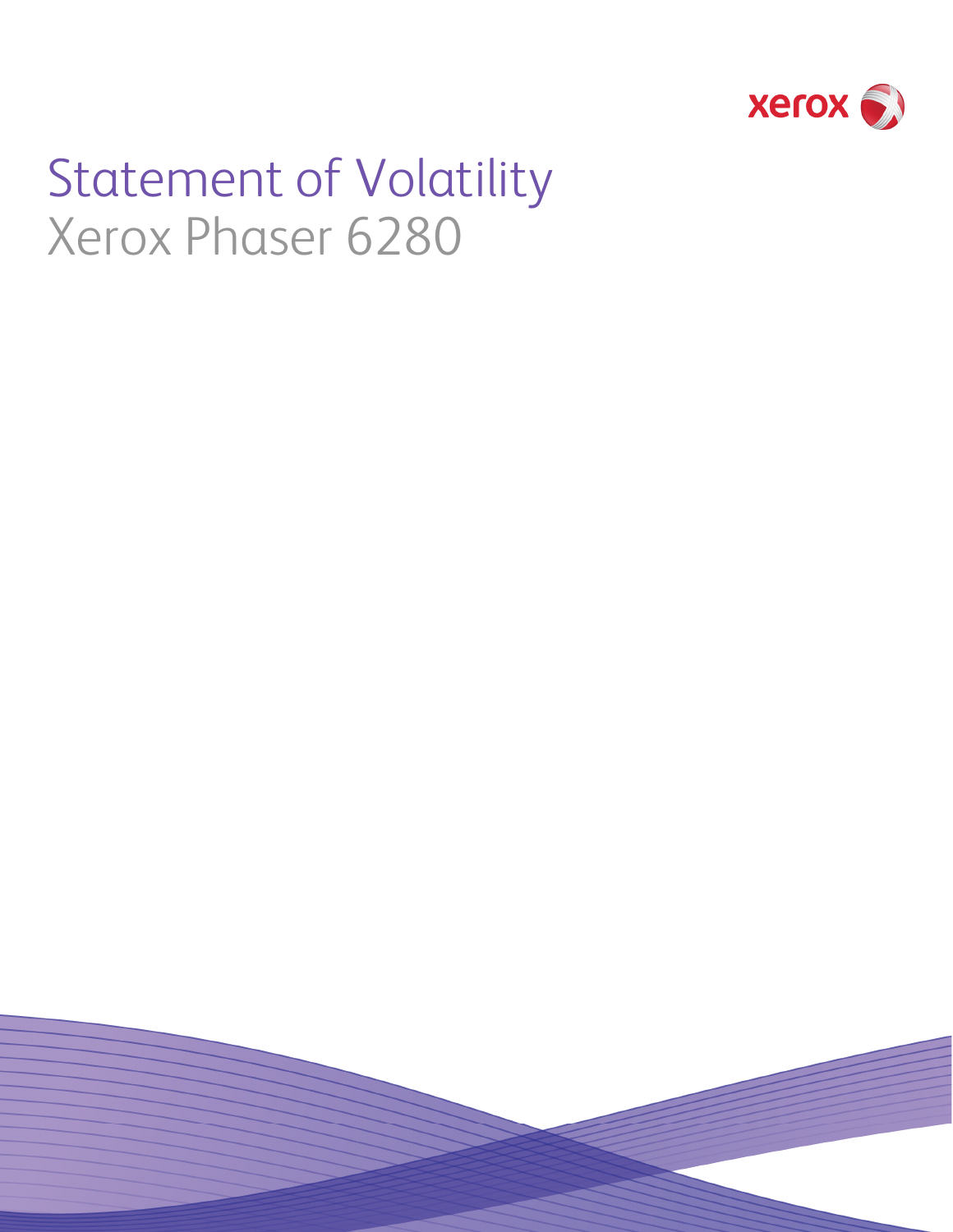## Statement of Volatility Xerox Phaser 6180MFP

## **Notice**

This document describes the locations, capacities and contents of volatile and non-volatile memory devices within the Xerox Phaser 6180MFP.

The context of the information in this document is that normal means of access or data extraction are being attempted in order to reproduce, read, or extract stored or latent data. This does not include attempts to reproduce, read or extract data or reverse engineer storage methods by individuals or organizations with advanced skills or through the use of extraordinary resources and measures or specialty equipment not normally available in the industry or to the public.

The content of this document is provided for information purposes only. Performance of the products referenced herein is exclusively subject to the applicable Xerox Corporation terms and conditions of sale and/or lease. Nothing stated in this document constitutes the establishment of any additional agreement or binding obligations between Xerox Corporation and any third party.

#### **Primary Signature Block**

This evaluation and summary was completed by:

| Signature               |                                  |
|-------------------------|----------------------------------|
| <b>Printed Name</b>     | Peter Haldeman                   |
| Job Title               | <b>Product Marketing Manager</b> |
| Job Function            | Marketing                        |
| <b>Preparation Date</b> | November 19 <sup>th</sup> , 2008 |

#### **Optional Signature Block**

| Signature               |  |
|-------------------------|--|
| <b>Printed Name</b>     |  |
| Job Title               |  |
| Job Function            |  |
| <b>Preparation Date</b> |  |

#### Copyright 2006, 2008 Xerox Corporation

Copyright protection claimed includes all forms and matters of copyrighted material and information now allowed by statutory or judicial law or hereinafter granted, including without limitation, material generated from the software programs that are displayed on the screen such as styles, templates, icons, screen displays, looks, etc. XEROX®, The Document Company® and all Xerox product names and product numbers mentioned in this publication are trademarks of XEROX CORPORATION. All non-Xerox brands and product names may be trademarks or registered trademarks of the respective companies, and are hereby acknowledged. Product appearance, build status and/or specifications are subject to change without notice.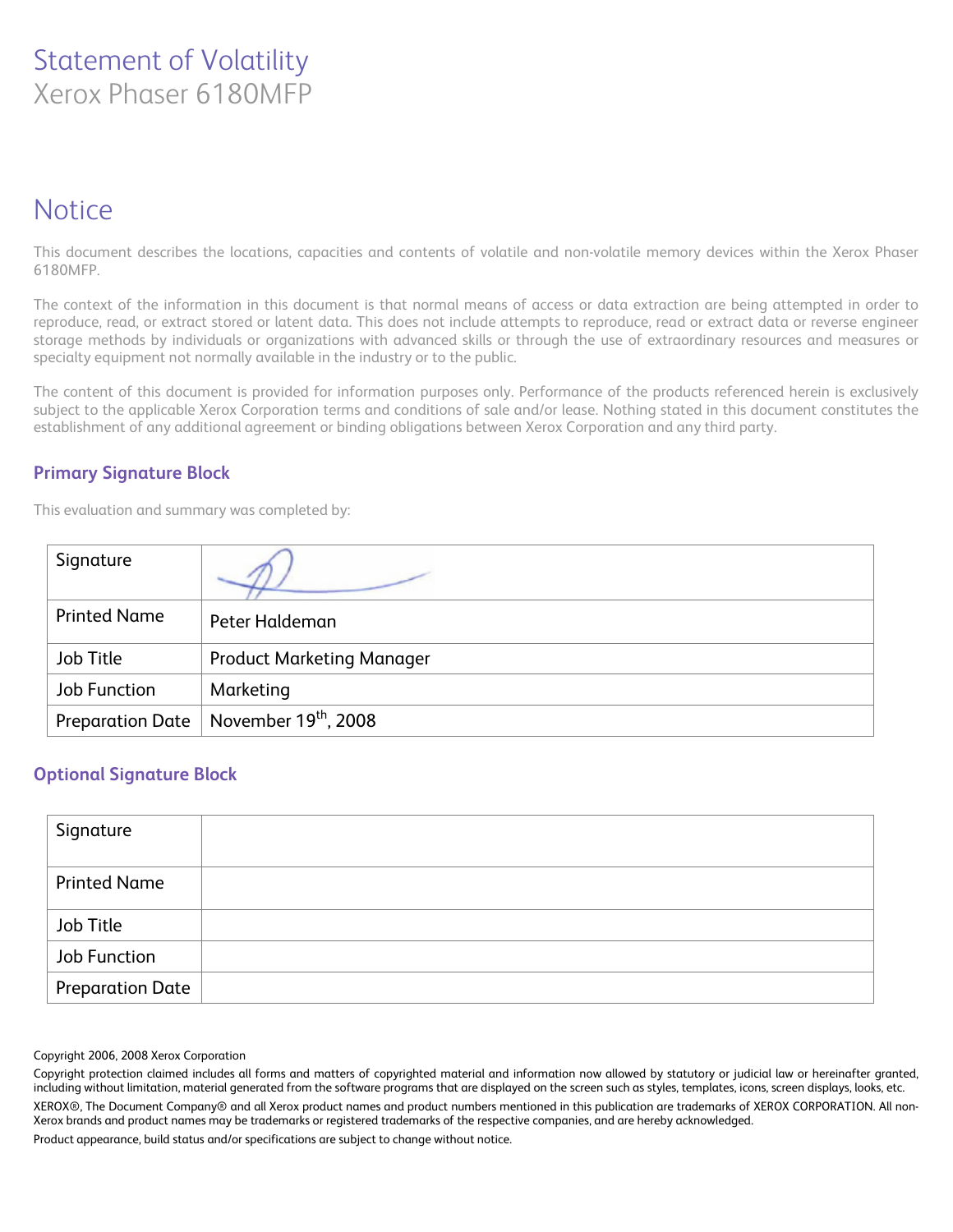## Statement of Volatility Xerox Phaser 6180MFP

#### **Introduction**

The Xerox Phaser 6180MFP is used to perform the following tasks:

Copying

Printing

Scanning (Network and Local)

Faxing

This document describes the amounts and types of memory contained in the device in an easy to read tabular format. To allow security issues to be addressed as needed, specific commentary has been included about job data and where Personally Identifiable Information (PII) can be found in the system.

For larger Xerox systems that may contain multiple media feeders or multiple finishers, tabulated data is shown even though these devices never contain any job or PII data in electronic form. Also, in larger Xerox systems, another vendor may supply a Digital Front End (DFE) that is connected to the Xerox Print Engine. In these cases, the vendor of the DFE must provide their own Statement of Volatility for the hardware which comprises their additions to Xerox products.

The information contained in this document has been verified at the time the product is released for sale. Manufacturing process changes may require that memory amounts are increased but, the purpose or contents of the memory will not change.

### **General Memory Information**

#### **Volatile Memory**

All volatile memory listed is cleared after power is removed (decay occurs generally within 20 seconds at room temperature).

All volatile memory listed is required for normal system operation and during service and diagnostic procedures.

#### **Non-Volatile Memory**

All non-volatile memory listed is required for normal system operation and during service and diagnostic procedures.

Removal of any non-volatile memory will void the warranty.

None of the non-volatile memory in the system can be accessed by accidental keystrokes.